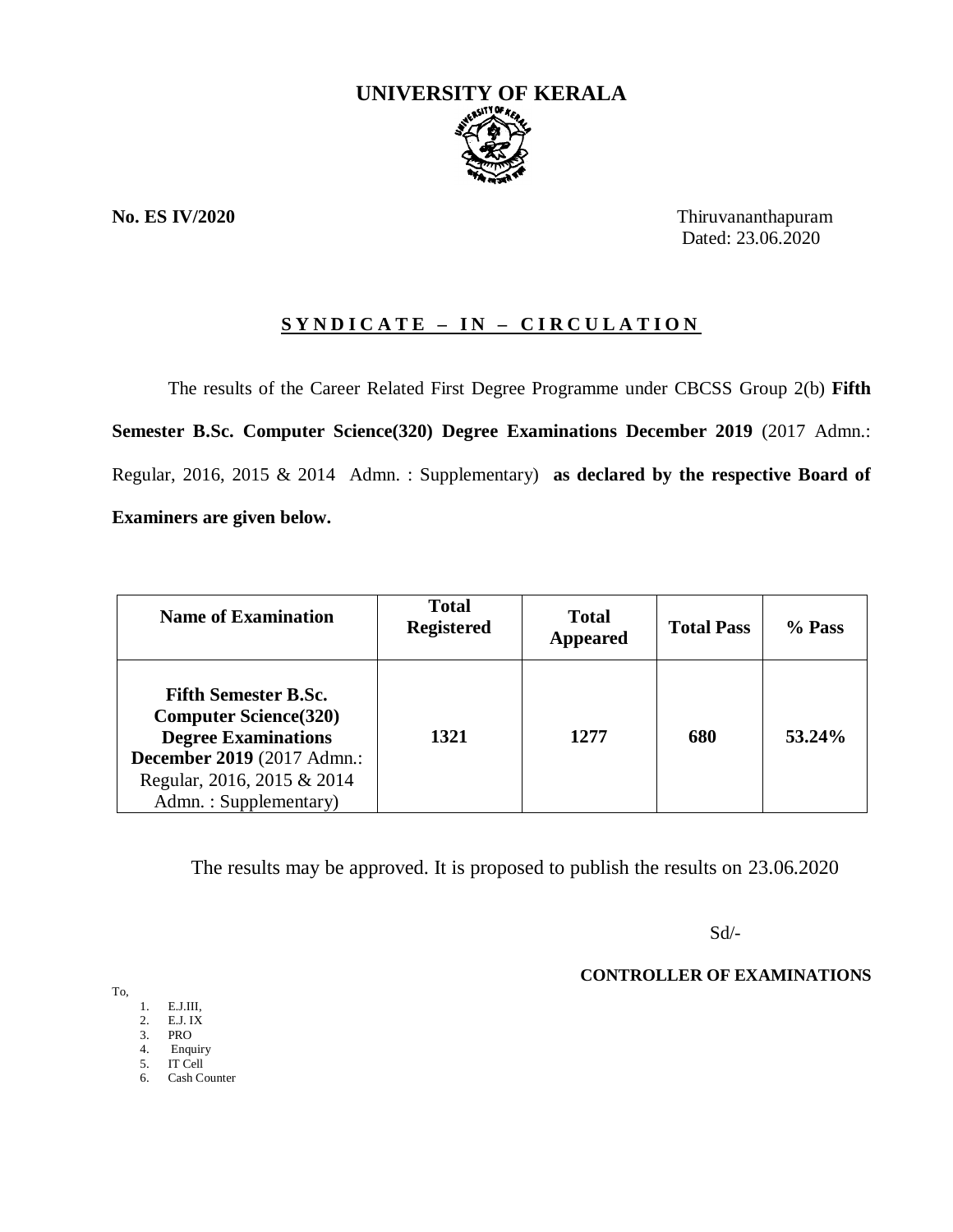**No. ES IV/2020**



# **UNIVERSITY OF KERALA NOTIFICATION**

1. The following is the provisional list of Register Numbers of the successful candidates at the Career Related First Degree Programme Under CBCSS Group 2(b) **Fifth Semester B.Sc. Computer Science (320) Degree Examinations December 2019** (2017 Admn.: Regular, 2016, 2015 & 2014 Admns Supplementary ) as declared by the Board of Examiners.

2.

- a) For the successful completion of a semester ( for 2014 Admission) a student has to score a minimum SCPA of 4.00(E Grade). A minimum of 40% of marks (E Grade) is required for passing a course with a separate minimum of 40% (E Grade) for Continuous Evaluation and End Semester Evaluation.
- b) From 2015 Admission Onwards, a student has to score minimum 35% marks each for ESE & CE for a course pass. However,  $40\%$  in aggregate (CE+ESE) is required for a semester pass.
- 3. The last date for revaluation and scrutiny is **06.07.2020**. Candidates should make use of draft mark list available in the university website for applying for revaluation. Application for revaluation and scrutiny should be submitted through **ONLINE** only

Sd/-

#### **CONTROLLER OF EXAMINATIONS**

University Buildings, Thiruvananthapuram Dated: 23.06.2020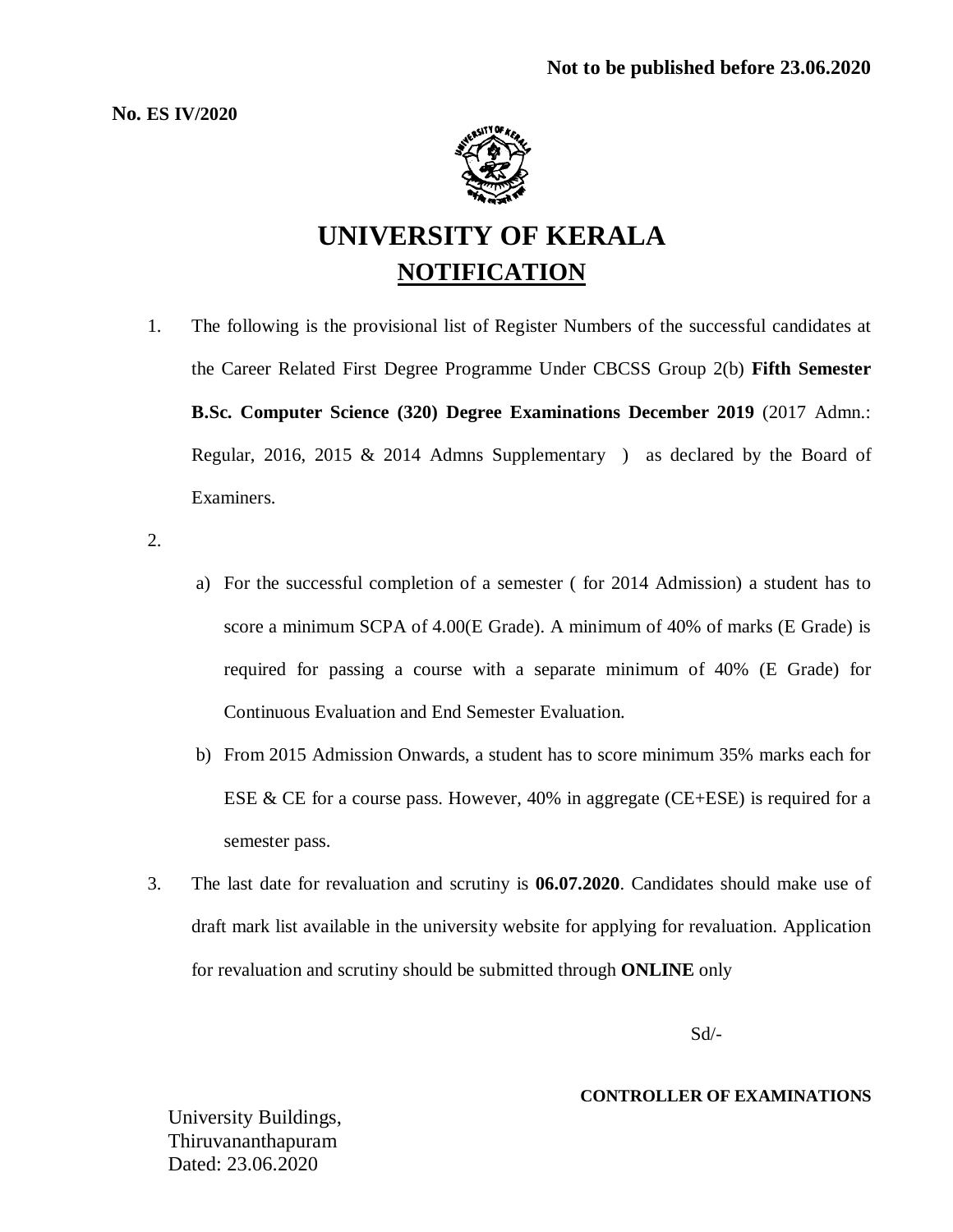# **Govt. College, Kariavattom, Thiruvananthapuram**

#### **B.Sc. - Computer Science(320)**

| All Pass (Semester scores given in brackets) |                |             |             |             |
|----------------------------------------------|----------------|-------------|-------------|-------------|
| 17108002(7.67 B)                             | $003(9.03 A+)$ | 004(6.99 C) | 005(7.14 B) | 006(7.51 B) |
| 007(7.73 B)                                  | 008(7.68 B)    | 009(5.76 D) | 011(6.51)   | 012(7.78 B) |
| 014(7.82 B)                                  | 015(7.82 B)    | 016(7.83 B) | 019(6.81 C) | 020(8.03 A) |
| 021(6.97 C)                                  | 022(7.55 B)    | 023(7.94 B) | 025(7.83 B) | 027(7.09 B) |
| $028(6.88)$ C)                               | 029(7.28 B)    | 030(6.70)   | 031(6.88 C) | 032(7.62 B) |
| 16108007(8.29 A)                             | $010(6.81)$ C) | 021(7.90 B) |             |             |

Passed in Parts (Subject codes given in brackets)

17108017(123457)

**College Code : 131**

#### **Sree Narayana College, Cherthala, Alappuzha**

#### **B.Sc. - Computer Science(320)**

| All Pass (Semester scores given in brackets)      |             |                  |              |             |
|---------------------------------------------------|-------------|------------------|--------------|-------------|
| 17131001(5.95 D)                                  | 003(7.17 B) | 004(7.27 B)      | 006(8.02 A)  | 007(7.51 B) |
| 008(5.84 D)                                       | 009(7.24 B) | 010(6.44 C)      | 011(6.67 C)  | 012(6.37 C) |
| 013(7.71 B)                                       | 014(7.71 B) | 015(7.35 B)      | 016(7.39 B)  | 018(6.87 C) |
| 020(6.68 C)                                       | 021(7.63 B) | 022(6.03 C)      | 023(6.48 C)  | 025(8.15 A) |
| 026(5.71 D)                                       | 029(6.23 C) | 030(6.33 C)      | 031(7.31 B)  | 032(6.34 C) |
| 033(5.97 D)                                       | 034(6.25 C) | 036(7.63 B)      | 037(5.99 D)  | 038(5.04 D) |
| 040(7.56 B)                                       | 042(7.50 B) | 16131011(6.02 C) | 017(6.57 C)  | 024(5.18 D) |
| Passed in Parts (Subject codes given in brackets) |             |                  |              |             |
| 17131002(457)                                     | 005(12567)  | 017(14567)       | 019(14567)   | 028(45)     |
| 035(456)                                          | 039(45)     | 041(14567)       | 16131031(46) |             |
|                                                   |             |                  |              |             |

**College Code : 135**

# **Sree Ayyappa College, Thiruvanvandoor, Pathanamthitta**

| All Pass (Semester scores given in brackets)      |             |                  |                  |             |
|---------------------------------------------------|-------------|------------------|------------------|-------------|
| 17135004(7.41 B)                                  | 008(7.12 B) | 010(6.79 C)      | 011(7.85 B)      | 012(8.03 A) |
| 013(7.09 B)                                       | 014(7.26 B) | 019(7.96 B)      | 020(6.35 C)      | 022(6.42 C) |
| 023(6.24 C)                                       | 025(6.21)   | 16135017(7.18 B) | 15135004(5.14 D) | 017(5.70 D) |
| 14135013(5.49 D)                                  |             |                  |                  |             |
| Passed in Parts (Subject codes given in brackets) |             |                  |                  |             |
| 17135001(45)                                      | 003(2457)   | 015(13457)       | 021(45)          | 024(45)     |
| 026(456)                                          |             |                  |                  |             |
| Attendance statement not received                 |             |                  |                  |             |
| 17135018()                                        |             |                  |                  |             |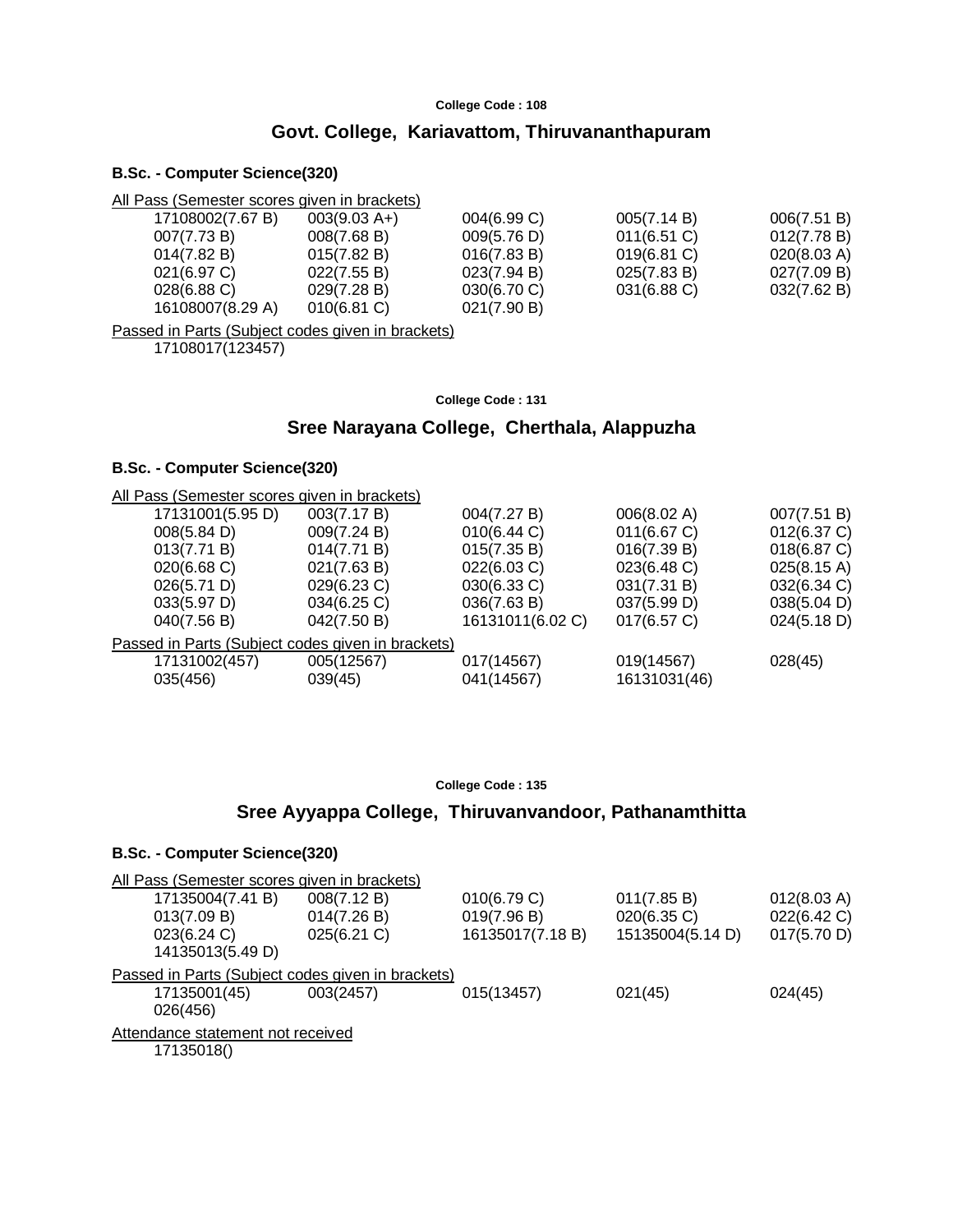| College Code: 154 |  |  |  |
|-------------------|--|--|--|
|-------------------|--|--|--|

# **KICMA College of Arts & Science, Neyyar Dam, Thiruvananthapuram**

#### **B.Sc. - Computer Science(320)**

| All Pass (Semester scores given in brackets)      |                  |             |             |             |  |
|---------------------------------------------------|------------------|-------------|-------------|-------------|--|
| 17154002(7.02 B)                                  | 003(6.19 C)      | 004(7.50 B) | 005(8.24 A) | 006(6.71 C) |  |
| 010(8.20 A)                                       | 15154012(5.36 D) |             |             |             |  |
| Passed in Parts (Subject codes given in brackets) |                  |             |             |             |  |
| 17154001(45)                                      | 008(45)          | 009(45)     | 012(3)      |             |  |
| 16154011(167)                                     |                  |             |             |             |  |
| 014(6)                                            |                  |             |             |             |  |
| Result Announced Later - CE                       |                  |             |             |             |  |
| 16154002()                                        |                  |             |             |             |  |
|                                                   |                  |             |             |             |  |

**College Code : 800**

# **A.J College of Science and Technology, Thonnakkal, Thiruvananthapuram**

# **B.Sc. - Computer Science(320)**

| All Pass (Semester scores given in brackets)      |                  |             |             |             |
|---------------------------------------------------|------------------|-------------|-------------|-------------|
| 17800001(5.89 D)                                  | 002(5.74 D)      | 003(6.75 C) | 005(5.49 D) | 010(6.14 C) |
| 011(7.79 B)                                       | 012(6.68)        | 014(5.92 D) | 015(5.86 D) | 016(5.76 D) |
| 017(5.34 D)                                       | 018(5.98 D)      | 024(6.96 C) | 025(6.77 C) | 027(6.83 C) |
| 028(6.18)                                         | 030(6.60 C)      | 031(6.15 C) | 032(6.41 C) | 033(5.79 D) |
| 035(7.12 B)                                       | 16800004(6.10 C) | 014(6.73 C) | 025(5.83 D) |             |
| 15800037(6.96 C)                                  |                  |             |             |             |
| Passed in Parts (Subject codes given in brackets) |                  |             |             |             |
| 17800004(124567)                                  | 006(124567)      | 007(124567) | 008(124567) | 009(245)    |
| 013(23456)                                        | 019(124567)      | 020(2456)   | 023(4567)   | 026(124567) |
| 029(123457)                                       | 034(124567)      | 16800001(3) | 018(36)     | 023(3)      |
| SUSPECTED MALPRACTICE                             |                  |             |             |             |
| 17800021()                                        | 022()            |             |             |             |
|                                                   |                  |             |             |             |

**College Code : 801**

# **C.H.M.M College of Advanced Studies, Chavarkode, Thiruvananthapuram**

| All Pass (Semester scores given in brackets)      |             |             |             |             |
|---------------------------------------------------|-------------|-------------|-------------|-------------|
| 17801005(6.18 C)                                  | 006(6.86 C) | 013(6.09 C) | 014(5.93 D) | 018(8.58 A) |
| 019(7.87 B)                                       | 021(6.47 C) | 022(6.97 C) | 025(5.76 D) | 026(6.50 C) |
| 027(6.30 C)                                       | 028(6.84 C) | 029(7.72 B) | 030(5.94 D) |             |
| 16801015(5.22 D)                                  |             |             |             |             |
| 15801001(4.86 E)                                  | 012(5.45 D) | 026(6.34 C) |             |             |
| Passed in Parts (Subject codes given in brackets) |             |             |             |             |
| 17801001(24567)                                   | 003(2456)   | 004(124567) | 008(2456)   | 010(2456)   |
| 011(245)                                          | 012(245)    | 015(245)    | 016(4567)   | 020(4567)   |
| 023(12456)                                        | 024(1245)   |             |             |             |
| Attendance statement not received                 |             |             |             |             |
| 16801020()                                        |             |             |             |             |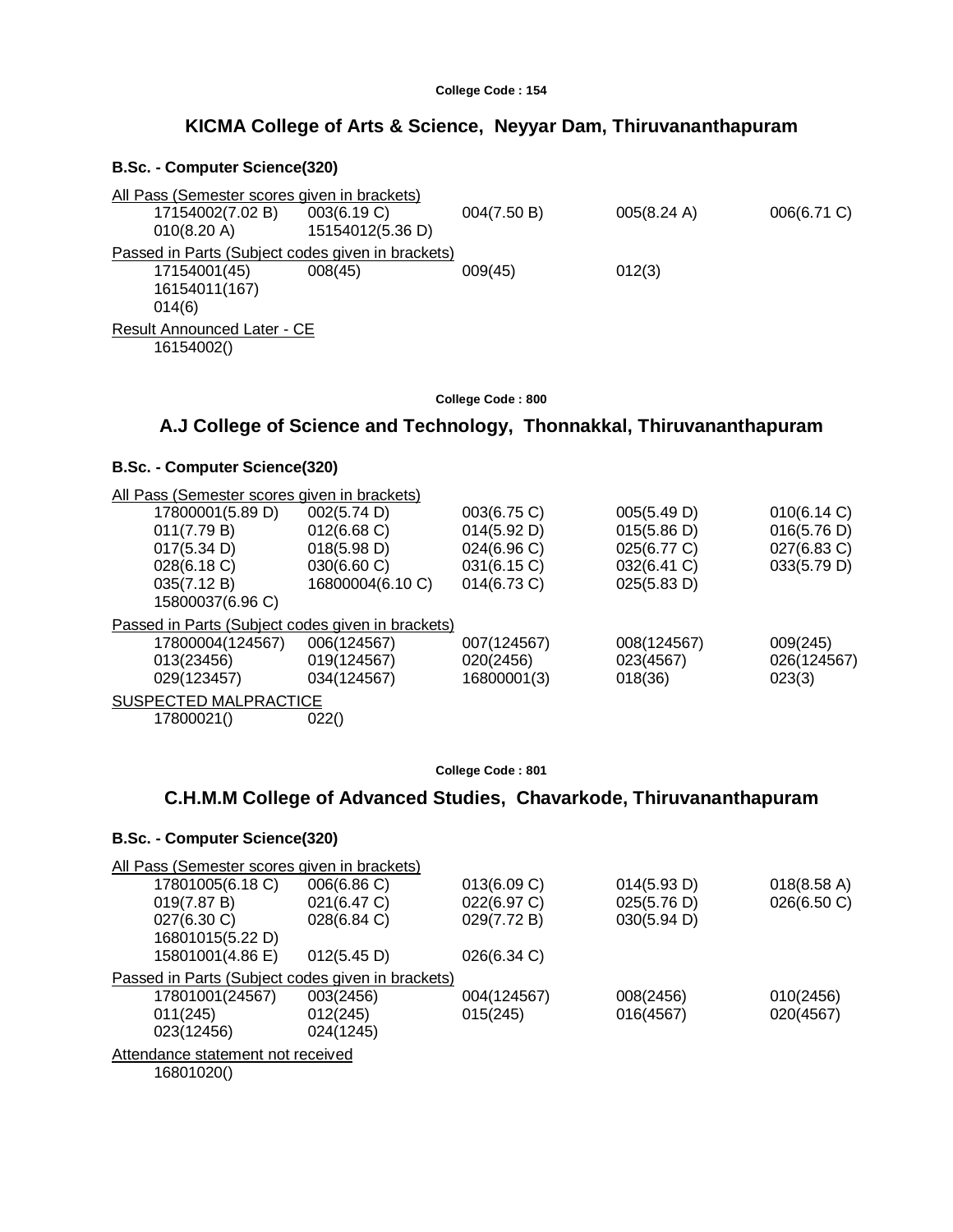# **College of Applied Sciences, Adoor, Pathanamthitta**

# **B.Sc. - Computer Science(320)**

| All Pass (Semester scores given in brackets)      |                       |             |                  |                |
|---------------------------------------------------|-----------------------|-------------|------------------|----------------|
| 17802001(7.37 B)                                  | 003(7.25 B)           | 005(5.43 D) | 006(6.25 C)      | 007(6.13 C)    |
| 008(8.37 A)                                       | 009(6.44 C)           | 010(7.09 B) | 012(6.75)        | $013(6.71)$ C) |
| 015(7.82 B)                                       | 017(6.41 C)           | 020(8.36 A) | 021(8.10 A)      | 023(6.59 C)    |
| 026(7.23 B)                                       | $027(8.27 \text{ A})$ | 031(6.61 C) | 033(6.54 C)      | 037(8.70 A)    |
| 038(7.20 B)                                       | $039(8.01 \text{ A})$ | 042(6.18 C) | 16802006(4.67 E) | 031(5.67 D)    |
| 035(4.96)                                         | 15802025(4.56 E)      |             |                  |                |
| Passed in Parts (Subject codes given in brackets) |                       |             |                  |                |
| 17802002(134567)                                  | 004(456)              | 011(45)     | 014(3456)        | 018(13456)     |
| 022(123456)                                       | 025(12456)            | 030(12456)  | 032(123456)      | 034(13456)     |
| 035(123456)                                       | 036(123456)           | 040(456)    | 041(123456)      |                |
|                                                   |                       |             |                  |                |

**College Code : 803**

# **College of Applied Sciences, Mavelikkara, Alappuzha**

#### **B.Sc. - Computer Science(320)**

| All Pass (Semester scores given in brackets)      |                       |                  |                  |             |
|---------------------------------------------------|-----------------------|------------------|------------------|-------------|
| 17803004(7.38 B)                                  | 005(7.37 B)           | 006(5.57 D)      | 008(7.98 B)      | 011(7.06 B) |
| 012(6.77 C)                                       | $014(5.85 \text{ D})$ | 015(5.48 D)      | 016(6.00 C)      | 017(6.06)   |
| 020(7.28 B)                                       | 021(7.42 B)           | 022(6.54 C)      | 023(5.73 D)      | 027(6.25 C) |
| 030(7.11 B)                                       | 036(7.10 B)           | 037(6.79 C)      | 038(4.97 E)      | 040(6.45 C) |
| 042(6.51 C)                                       | 044(6.55 C)           | 16803031(6.10 C) | 15803005(5.91 D) | 010(6.55 C) |
| 14803033(6.15 C)                                  |                       |                  |                  |             |
| Passed in Parts (Subject codes given in brackets) |                       |                  |                  |             |
| 17803001(123456)                                  | 002(23456)            | 003(123456)      | 009(45)          | 013(123456) |
| 018(1345)                                         | 019(123456)           | 025(123456)      | 026(123456)      | 028(123457) |
| 029(123457)                                       | 031(123456)           | 033(12345)       | 034(1245)        | 035(123456) |
| 039(1245)                                         | 041(2456)             | 043(12345)       | 045(123456)      |             |
| CE statement not received                         |                       |                  |                  |             |

17803007()

#### **College Code : 804**

# **Emmanuel College, Vazhichal, Thiruvananthapuram**

|                  | All Pass (Semester scores given in brackets)      |                  |                  |             |
|------------------|---------------------------------------------------|------------------|------------------|-------------|
| 17804003(5.80 D) | 004(7.14 B)                                       | 007(5.18 D)      | 008(5.95 D)      | 009(7.79 B) |
| 010(6.95)        | $011(6.32)$ C)                                    | 012(7.30 B)      | 013(7.73 B)      | 014(7.99 B) |
| 015(8.55 A)      | 016(6.09 C)                                       | 019(5.15 D)      | 020(7.83 B)      | 023(6.93 C) |
| 024(7.07 B)      | 034(6.64)                                         | 16804018(5.19 D) | 15804002(5.12 D) | 009(4.70 E) |
| 023(5.94 D)      | 029(5.75 D)                                       | 031(5.00 D)      |                  |             |
|                  | Passed in Parts (Subject codes given in brackets) |                  |                  |             |
| 17804002(123567) | 005(345)                                          | 017(4567)        | 018(56)          | 022(124567) |
| 026(456)         | 027(2567)                                         | 028(24567)       | 029(4567)        | 030(456)    |
| 031(124567)      | 032(12567)                                        | 16804006(23)     | 007(4)           | 026(3)      |
| 028(6)           | 035(367)                                          |                  |                  |             |
|                  |                                                   |                  |                  |             |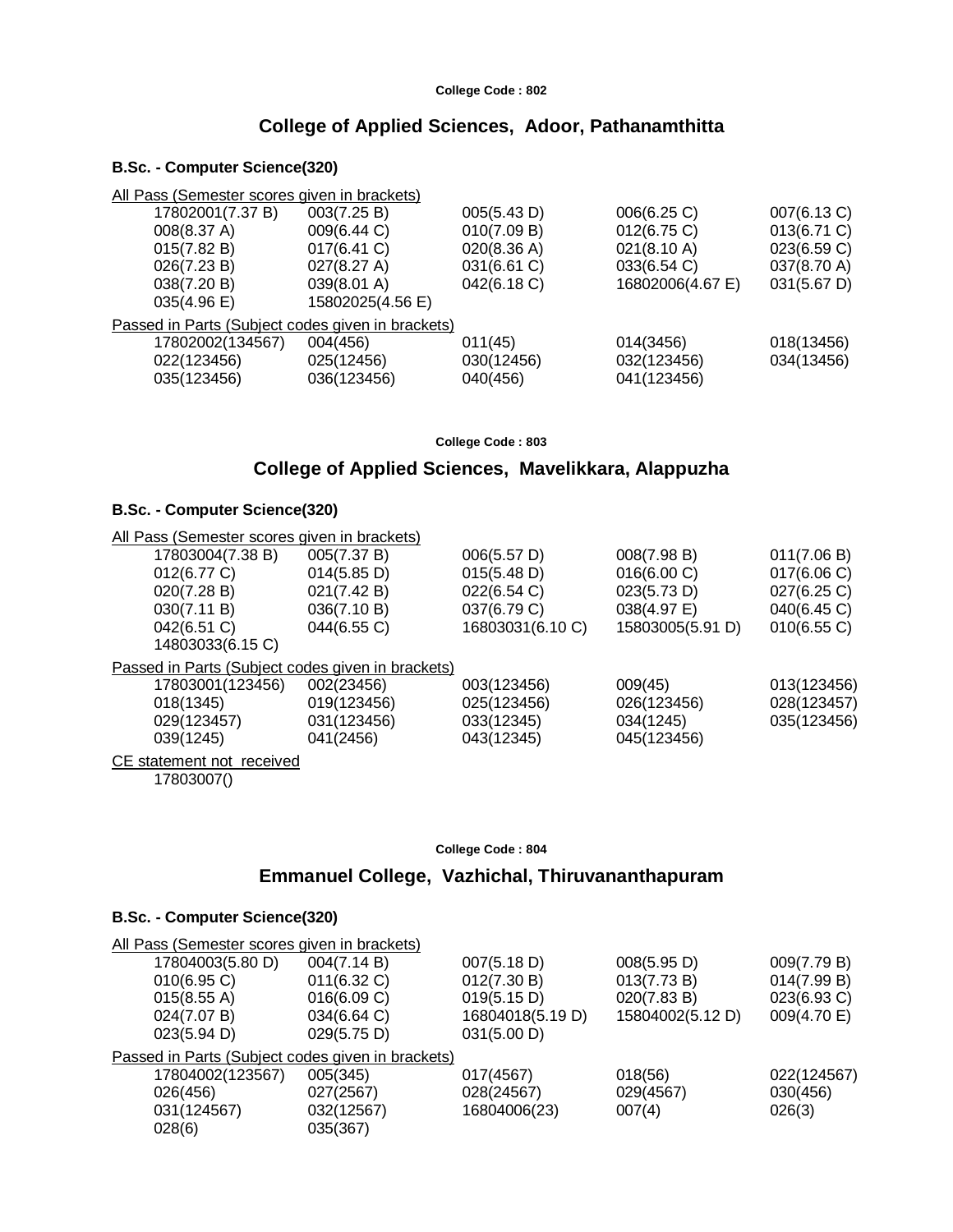# **K.V.V.S College of Science and Technology, Adoor, Pathanamthitta**

#### **B.Sc. - Computer Science(320)**

| All Pass (Semester scores given in brackets) |                                                   |                  |                  |                |
|----------------------------------------------|---------------------------------------------------|------------------|------------------|----------------|
| 17805003(7.24 B)                             | 004(7.09 B)                                       | 005(7.22 B)      | 006(6.74 C)      | 007(7.72 B)    |
| $010(6.34)$ C)                               | 011(6.01 C)                                       | 012(7.45 B)      | 013(7.10 B)      | 014(6.18)      |
| 015(7.30 B)                                  | $018(6.23)$ C)                                    | 019(6.07 C)      | 023(6.92 C)      | $024(6.65)$ C) |
| 025(5.93 D)                                  | 026(5.37)                                         | 16805013(7.08 B) | 14805019(5.56 D) |                |
|                                              | Passed in Parts (Subject codes given in brackets) |                  |                  |                |
| 17805001(4567)                               | 009(13456)                                        | 016(134567)      | 017(345)         | 020(45)        |
| 021(45)                                      | 022(45)                                           | 027(1456)        | 15805020(2)      | 026(1)         |

**College Code : 806**

# **Marthoma College of Science and Technology, Ayur, Kollam**

#### **B.Sc. - Computer Science(320)**

| 006(7.57 B) |
|-------------|
| 012(6.71 C) |
| 017(7.19 B) |
| 023(7.28 B) |
| 028(6.18 C) |
| 035(6.37 C) |
|             |
|             |
| 032(12457)  |
|             |

**College Code : 807**

# **National College, Ambalathara, Thiruvananthapuram**

| All Pass (Semester scores given in brackets)      |                |                  |                |             |
|---------------------------------------------------|----------------|------------------|----------------|-------------|
| 17807008(8.25 A)                                  | 009(5.73 D)    | 010(7.18 B)      | $014(6.47)$ C) | 019(7.47 B) |
| 020(6.56)                                         | 022(7.27 B)    | 025(7.91 B)      | 030(7.75 B)    | 032(7.20 B) |
| 033(7.54 B)                                       | $034(6.51)$ C) | 15807019(6.50 C) | 029(6.75 C)    |             |
| Passed in Parts (Subject codes given in brackets) |                |                  |                |             |
| 17807001(145)                                     | 002(45)        | 003(124567)      | 004(124567)    | 011(14567)  |
| 012(124567)                                       | 013(45)        | 015(456)         | 017(45)        | 018(14567)  |
| 021(14567)                                        | 024(14567)     | 026(134567)      | 027(457)       | 028(45)     |
| 031(45)                                           | 035(456)       | 036(45)          | 16807007(1)    | 027(3)      |
|                                                   |                |                  |                |             |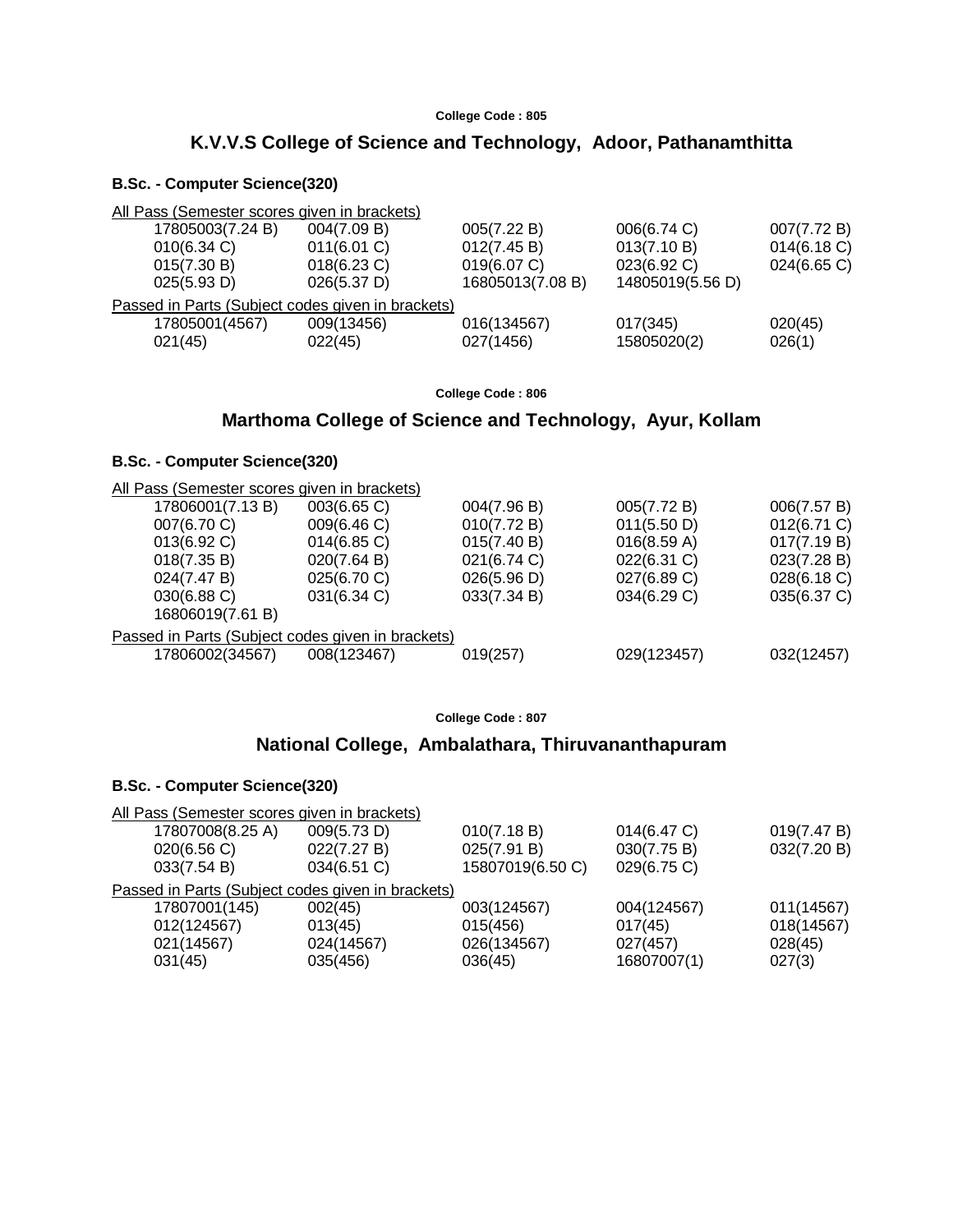# **Sree Sankara Vidya Peetom College, Kilimanoor, Thiruvananthapuram**

#### **B.Sc. - Computer Science(320)**

| All Pass (Semester scores given in brackets)      |                  |             |             |             |
|---------------------------------------------------|------------------|-------------|-------------|-------------|
| 17808001(7.24 B)                                  | 005(7.59 B)      | 006(6.37 C) | 007(6.61 C) | 008(6.92 C) |
| $011(6.68)$ C)                                    | 012(6.10 C)      | 013(6.08 C) | 014(6.61 C) | 015(6.29 C) |
| 016(6.44)                                         | 017(7.47 B)      | 019(6.32 C) | 020(7.21 B) | 023(6.21 C) |
| 024(7.13 B)                                       | 026(6.37 C)      | 027(6.41 C) | 028(7.22 B) | 029(6.77 C) |
| $031(6.25)$ C)                                    | 16808014(5.81 D) | 022(5.43 D) | 026(6.47 C) | 030(5.61 D) |
| Passed in Parts (Subject codes given in brackets) |                  |             |             |             |
| 17808003(45)                                      | 004(45)          | 009(124567) | 010(124567) | 021(124567) |
| 022(45)                                           | 16808002(6)      | 012(13)     |             |             |
|                                                   |                  |             |             |             |

#### **College Code : 812**

#### **Naipunya School of Management, Cherthala, Alappuzha**

#### **B.Sc. - Computer Science(320)**

|                       | All Pass (Semester scores given in brackets) |             |             |             |
|-----------------------|----------------------------------------------|-------------|-------------|-------------|
| 17812001(4.85 E)      | 002(6.49 C)                                  | 003(5.59 D) | 004(7.03 B) | 005(5.60 D) |
| 006(5.76 D)           | $007(8.31 \text{ A})$                        | 008(6.39 C) | 011(6.20 C) | 013(6.70)   |
| $014(5.85 \text{ D})$ | 015(5.92 D)                                  | 016(6.08)   | 017(6.26)   | 018(6.54)   |
| 019(7.02 B)           | 021(5.32 D)                                  | 023(6.54)   | 024(5.79 D) | 025(7.04 B) |
| 026(7.02 B)           | 028(5.20 D)                                  | 029(7.23 B) | 031(4.56)   | 032(7.55 B) |

15812012(5.24 D)

Passed in Parts (Subject codes given in brackets)

| 17812009(14567) | 010(3456) | 012(24567) | 020(456) | 022(234567) |
|-----------------|-----------|------------|----------|-------------|
| 030(2456)       |           |            |          |             |

**College Code : 814**

#### **PMSA Pookoya Thangal Arts and Science College, Kadakkal, Kollam**

| All Pass (Semester scores given in brackets)      |             |              |
|---------------------------------------------------|-------------|--------------|
| 004(5.96 D)<br>$002(6.03)$ C)                     | 008(6.69 C) | 009(5.77 D)  |
| $013(6.32)$ C)<br>011(7.71 B)                     | 015(6.82)   | 016(6.65)    |
| 020(8.10 A)<br>019(7.79 B)                        | 022(6.64 C) |              |
| Passed in Parts (Subject codes given in brackets) |             |              |
| 012(124567)                                       |             |              |
|                                                   |             | 16814001(45) |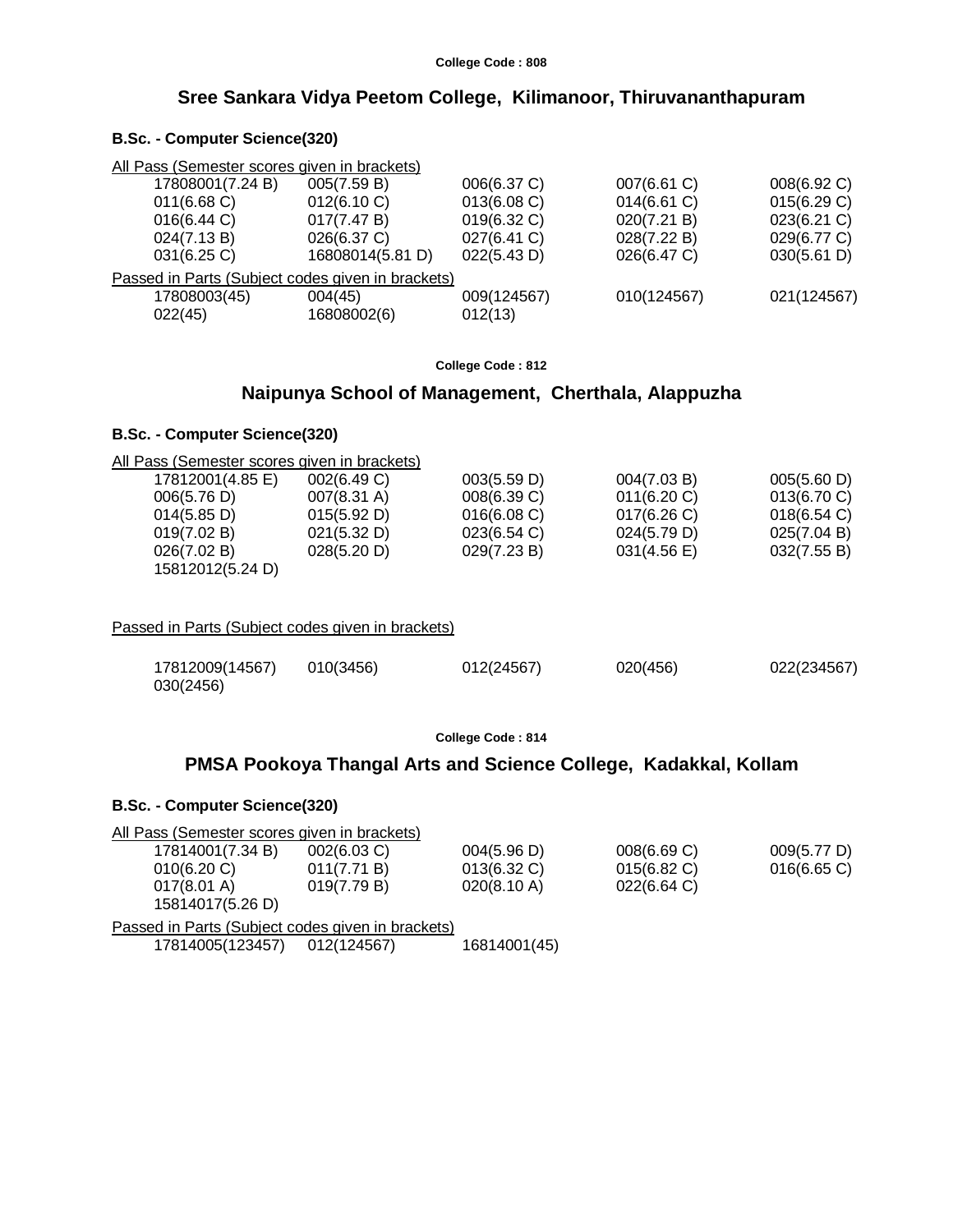# **Sree Narayana Guru Memorial Arts & Science College, Thuravoor, Alappuzha**

#### **B.Sc. - Computer Science(320)**

| All Pass (Semester scores given in brackets)      |             |             |             |              |
|---------------------------------------------------|-------------|-------------|-------------|--------------|
| 17822001(5.96 D)                                  | 004(5.76 D) | 005(6.58 C) | 006(6.01 C) | 008(6.47 C)  |
| 010(7.20 B)                                       | 013(6.18)   | 014(5.94 D) | 017(5.42 D) | 019(5.17 D)  |
| 16822006(6.10 C)                                  | 014(5.30 D) |             |             |              |
| Passed in Parts (Subject codes given in brackets) |             |             |             |              |
| 17822002(45)<br>007(36)                           | 007(12456)  | 011(45)     | 012(456)    | 16822002(36) |
| <b>Result Announced Later</b><br>17822003()       |             |             |             |              |
|                                                   |             |             |             |              |

**College Code : 823**

# **College of Applied Science, Dhanuvachapuram, Thiruvananthapuram**

#### **B.Sc. - Computer Science(320)**

| All Pass (Semester scores given in brackets)      |             |             |                  |             |
|---------------------------------------------------|-------------|-------------|------------------|-------------|
| 17823003(7.75 B)                                  | 007(6.86 C) | 008(7.07 B) | 016(7.25 B)      | 024(7.63 B) |
| 029(7.65 B)                                       | 035(6.37 C) | 036(7.12 B) | 039(6.47 C)      | 042(4.69 E) |
| 044(5.96 D)                                       | 048(5.00 D) | 050(6.83 C) | 16823015(5.70 D) | 045(6.29 C) |
| 047(5.33 D)                                       | 050(5.05 D) |             |                  |             |
| Passed in Parts (Subject codes given in brackets) |             |             |                  |             |
| 17823002(1457)                                    | 004(5)      | 005(45)     | 006(45)          | 009(2)      |
| 010(1345)                                         | 011(457)    | 012(45)     | 013(45)          | 014(123456) |
| 015(14567)                                        | 017(13456)  | 018(145)    | 019(145)         | 021(3456)   |
| 025(134567)                                       | 027(134567) | 028(134567) | 030(45)          | 031(45)     |
| 032(45)                                           | 033(145)    | 034(1345)   | 043(23456)       | 046(134567) |
| 047(234567)                                       | 049(345)    | 051(2456)   | 052(45)          | 053(345)    |
| 16823022(36)                                      | 036(56)     | 043(56)     | 049(6)           | 15823039(6) |
| 046(23)                                           |             |             |                  |             |

#### **College Code : 824**

# **College of Applied Science, Kundara, Kollam**

|                  | All Pass (Semester scores given in brackets)      |             |                  |             |
|------------------|---------------------------------------------------|-------------|------------------|-------------|
| 17824001(6.56 C) | 002(7.65 B)                                       | 006(6.79 C) | 007(7.44 B)      | 010(6.00 C) |
| 023(6.42 C)      | 024(6.24 C)                                       | 025(6.62 C) | 032(5.80 D)      | 033(6.84 C) |
| 041(6.99 C)      | 16824022(6.50 C)                                  | 031(6.83 C) | 15824018(5.06 D) | 035(5.48 D) |
| 039(5.20 D)      | 14824003(5.85 D)                                  | 004(5.91 D) | 012(5.43 D)      | 025(5.77 D) |
|                  | Passed in Parts (Subject codes given in brackets) |             |                  |             |
| 17824003(45)     | 004(45)                                           | 005(45)     | 008(123457)      | 009(57)     |
| 011(457)         | 012(123457)                                       | 013(3457)   | 014(2345)        | 015(4)      |
| 019(123457)      | 020(47)                                           | 021(45)     | 022(45)          | 026(1347)   |
| 027(123457)      | 028(123457)                                       | 029(123457) | 030(4)           | 031(24)     |
| 034(3457)        | 035(45)                                           | 036(13457)  | 038(123457)      | 039(457)    |
| 040(3457)        | 042(45)                                           | 043(123457) | 044(345)         | 16824001(7) |
| 005(23)          | 006(7)                                            | 008(2)      | 016(37)          | 035(2)      |
| 16824037(17)     | 15824014(6)                                       | 020(3)      |                  |             |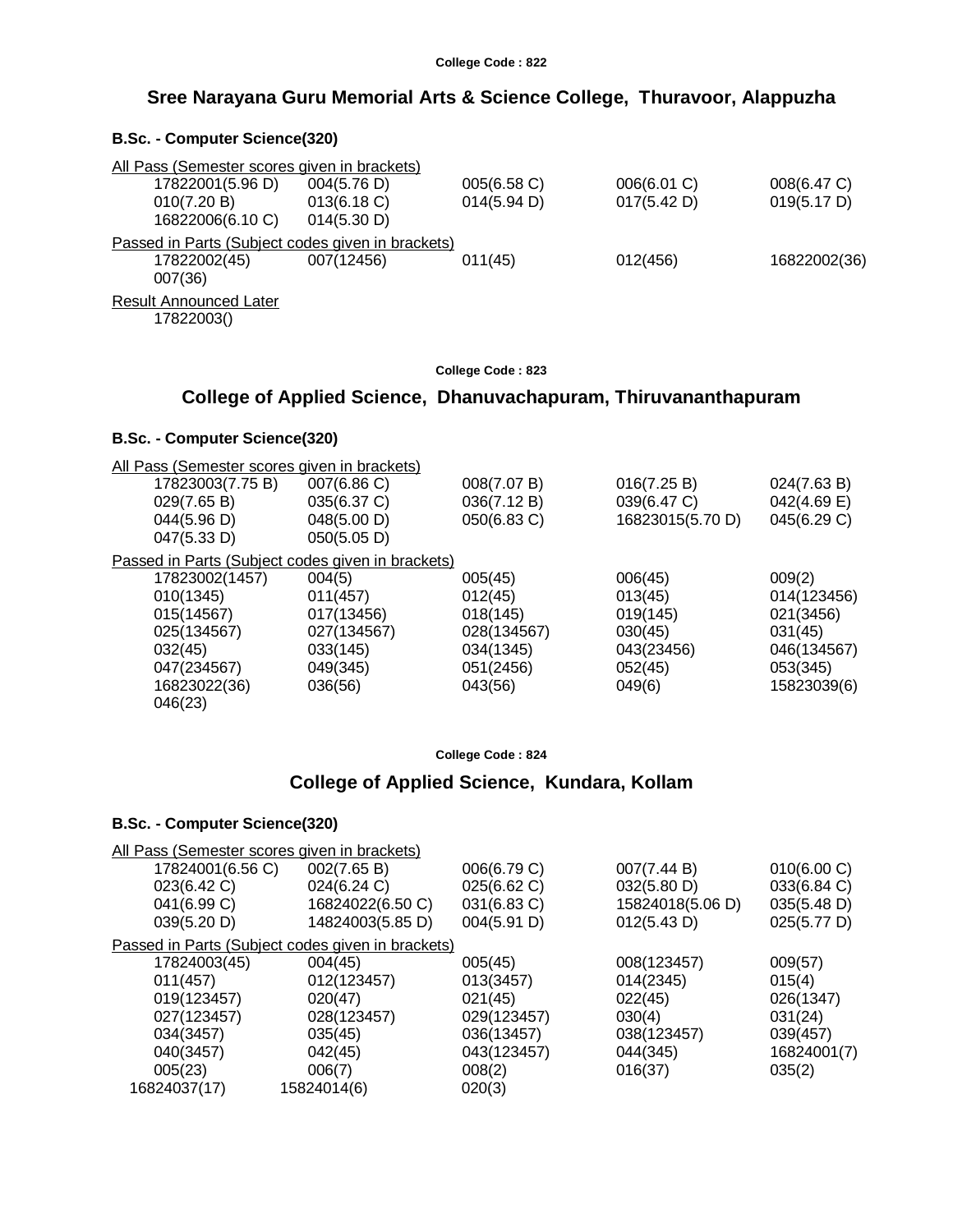# **College of Applied Science, Karthikappally, Alappuzha**

#### **B.Sc. - Computer Science(320)**

| All Pass (Semester scores given in brackets)      |                  |             |                  |             |
|---------------------------------------------------|------------------|-------------|------------------|-------------|
| 17827016(6.52 C)                                  | 023(6.03 C)      | 031(6.29 C) | 16827017(5.69 D) | 018(5.97 D) |
| 023(5.52 D)                                       | 15827028(6.43 C) |             |                  |             |
| Passed in Parts (Subject codes given in brackets) |                  |             |                  |             |
| 17827002(45)                                      | 004(123457)      | 006(134567) | 008(4)           | 009(1)      |
| 011(1457)                                         | 012(456)         | 017(134567) | 018(134567)      | 019(4)      |
| 021(45)                                           | 022(45)          | 024(1457)   | 025(45)          | 026(4)      |
| 027(4)                                            | 028(134567)      | 029(45)     | 030(134567)      | 032(134567) |
| 033(4)                                            | 034(457)         | 035(45)     | 036(456)         | 037(4)      |
| 038(45)                                           | 039(45)          | 040(45)     | 041(45)          | 042(3457)   |
| 043(456)                                          | 044(4)           | 045(134567) | 046(45)          | 047(4)      |
| 16827039(7)                                       | 15827004(2)      | 042(3)      |                  |             |
| Attendance statement not received                 |                  |             |                  |             |
| 14827013()                                        |                  |             |                  |             |
|                                                   |                  |             |                  |             |

**College Code : 893**

# **Muslim Association College of Arts and Science, Panavoor, Thiruvananthapuram**

#### **B.Sc. - Computer Science(320)**

| 17893007(6.28 C) | $009(6.88)$ C) | 019(7.12 B)                                                                                       | 028(6.87 C) | 029(5.72 D) |
|------------------|----------------|---------------------------------------------------------------------------------------------------|-------------|-------------|
|                  |                |                                                                                                   |             |             |
| 17893001(456)    | 002(14567)     | 003(45)                                                                                           | 004(124567) | 005(14567)  |
| 010(4567)        | 011(45)        | 013(4567)                                                                                         | 014(456)    | 015(124567) |
| 016(4567)        | 018(134567)    | 020(4567)                                                                                         | 021(4567)   | 024(4567)   |
| 025(14567)       | 026(4567)      | 027(4567)                                                                                         | 030(24567)  | 16893019(6) |
| 021(36)          |                |                                                                                                   |             |             |
|                  |                | All Pass (Semester scores given in brackets)<br>Passed in Parts (Subject codes given in brackets) |             |             |

**College Code : 895**

# **College of Applied Science, Perissery, Alappuzha**

| All Pass (Semester scores given in brackets)      |             |             |             |             |
|---------------------------------------------------|-------------|-------------|-------------|-------------|
| 17895003(7.66 B)                                  | 006(8.53 A) | 012(6.46)   | 015(6.09 C) | 016(5.72 D) |
| 017(5.55 D)                                       | 019(6.32 C) | 020(6.03 C) | 021(5.17 D) | 026(7.00 B) |
| 16895012(5.68 D)                                  | 018(5.24 D) | 024(6.42 C) | 025(5.41 D) |             |
| Passed in Parts (Subject codes given in brackets) |             |             |             |             |
| 17895001(45)                                      | 002(2456)   | 004(2456)   | 005(2457)   | 007(456)    |
| 008(145)                                          | 009(45)     | 010(45)     | 011(2456)   | 013(45)     |
| 014(124567)                                       | 022(45)     | 024(34567)  | 025(145)    | 16895015(3) |
| 023(2)                                            |             |             |             |             |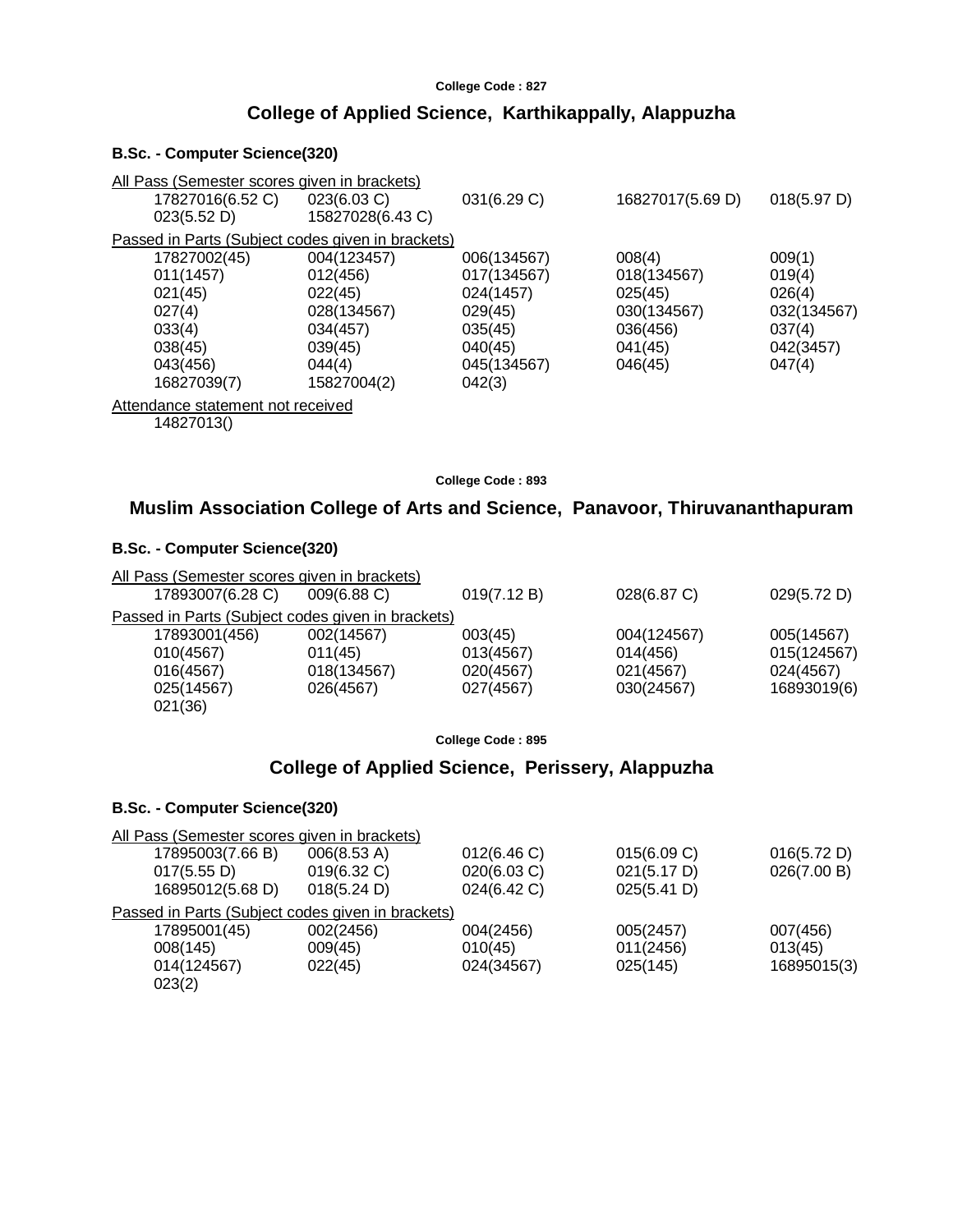# **UIT, Kuravankonam, Thiruvananthapuram**

# **B.Sc. - Computer Science(320)**

| All Pass (Semester scores given in brackets)      |                |                  |             |             |
|---------------------------------------------------|----------------|------------------|-------------|-------------|
| 17950001(7.01 B)                                  | 003(6.80 C)    | 006(5.56 D)      | 007(7.14 B) | 010(6.20 C) |
| 013(7.26 B)                                       | $018(6.23)$ C) | 022(6.34 C)      | 025(7.03 B) | 026(6.64 C) |
| 041(5.37 D)                                       | 045(4.95 E)    | 16950032(5.66 D) | 045(5.41 D) |             |
| 15950004(5.18 D)                                  |                |                  |             |             |
| Passed in Parts (Subject codes given in brackets) |                |                  |             |             |
| 17950002(5)                                       | 004(1456)      | 005(2457)        | 009(457)    | 011(157)    |
| 012(2457)                                         | 014(124567)    | 015(45)          | 016(24567)  | 017(124567) |
| 019(45)                                           | 020(12567)     | 021(14567)       | 023(1457)   | 024(124567) |
| 027(14567)                                        | 028(4)         | 029(1456)        | 030(12457)  | 031(145)    |
| 032(45)                                           | 033(12457)     | 034(45)          | 036(1457)   | 037(134567) |
| 038(457)                                          | 039(45)        | 040(45)          | 043(457)    | 044(123457) |
| 16950031(67)                                      | 036(167)       | 15950026(2)      |             |             |

**College Code : 951**

# **UIT, Neyyattinkara, Thiruvananthapuram**

#### **B.Sc. - Computer Science(320)**

| All Pass (Semester scores given in brackets)      |             |                  |             |                |
|---------------------------------------------------|-------------|------------------|-------------|----------------|
| 17951001(5.51 D)                                  | 004(6.74 C) | 008(6.70 C)      | 009(6.04 C) | 010(6.79 C)    |
| 011(6.74)                                         | 012(5.15 D) | 013(7.24 B)      | 016(6.63 C) | $025(6.23)$ C) |
| 026(6.94 C)                                       | 030(5.96 D) | 031(7.14 B)      | 032(6.34 C) | 034(5.91 D)    |
| 039(6.24 C)                                       | 043(7.08 B) | 046(5.67 D)      | 047(6.14 C) |                |
| 16951016(6.57 C)                                  |             |                  |             |                |
| 036(6.39 C)                                       | 038(6.04 C) | 15951001(6.13 C) | 024(6.87 C) | 040(6.01 C)    |
| 14951005(6.25 C)                                  |             |                  |             |                |
| Passed in Parts (Subject codes given in brackets) |             |                  |             |                |
| 17951006(124567)                                  | 007(14567)  | 014(134567)      | 015(145)    | 018(45)        |
| 019(45)                                           | 020(456)    | 021(1456)        | 022(14567)  | 023(45)        |
| 024(3456)                                         | 027(23467)  | 028(234567)      | 029(234567) | 033(234567)    |
| 035(234567)                                       | 036(234567) | 038(457)         | 040(457)    | 041(457)       |
| 042(4567)                                         | 044(24567)  | 045(24567)       | 048(2457)   | 049(457)       |
| 16951005(6)                                       | 032(6)      | 034(3)           | 14951006(2) |                |
| SUSPECTED MALPRACTICE                             |             |                  |             |                |
| 16951010()                                        |             |                  |             |                |
| <b>Result Announced Later</b>                     |             |                  |             |                |

17951003()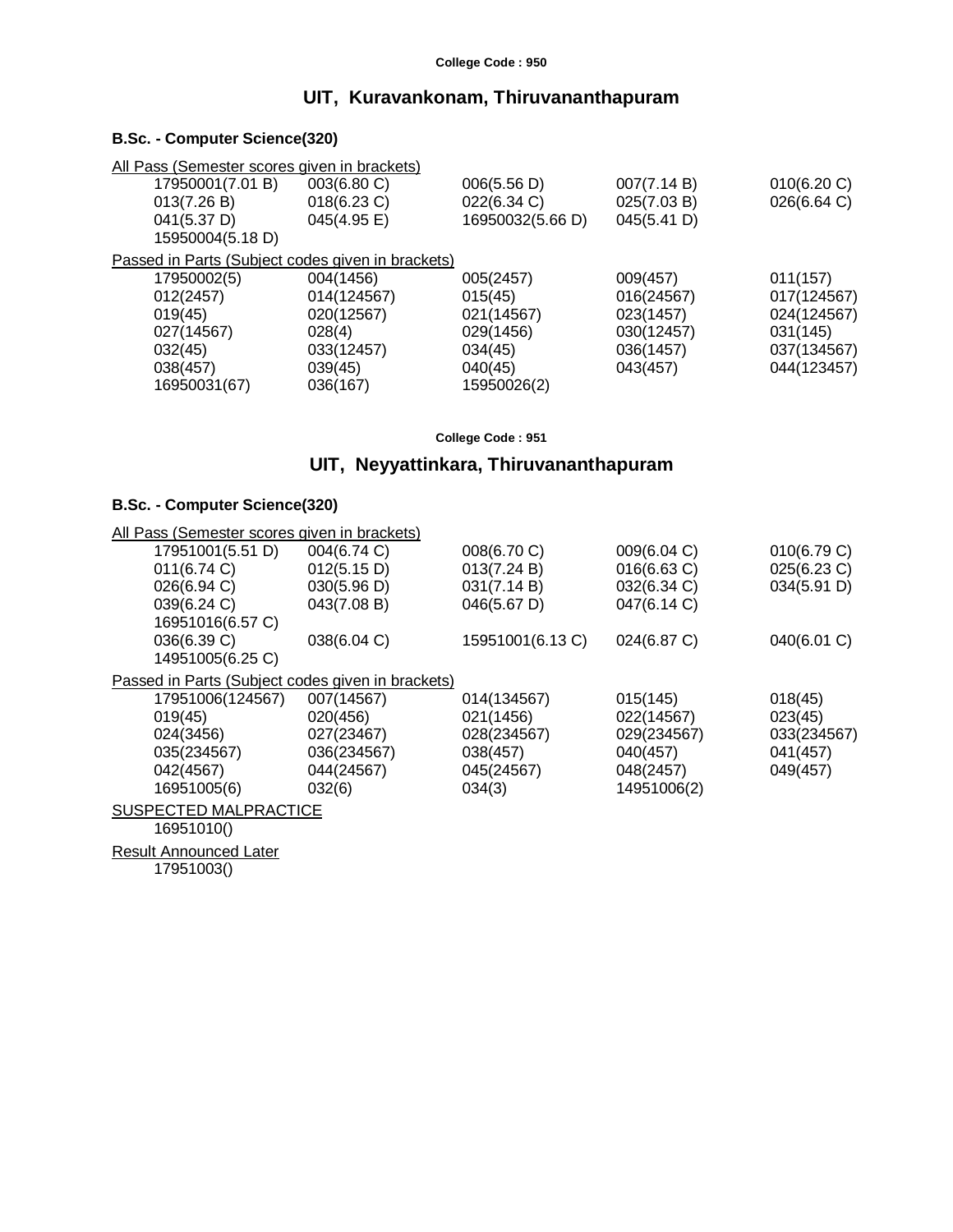# **UIT, Mulamkadakam, Kollam**

# **B.Sc. - Computer Science(320)**

| All Pass (Semester scores given in brackets)      |                |             |             |             |
|---------------------------------------------------|----------------|-------------|-------------|-------------|
| 17952001(4.80 E)                                  | 003(5.96 D)    | 004(6.24 C) | 005(5.24 D) | 006(6.03 C) |
| 007(5.81 D)                                       | 008(5.47 D)    | 009(6.49 C) | 010(6.28)   | 011(7.60 B) |
| $013(6.00 \text{ C})$                             | 014(7.11 B)    | 015(7.02 B) | 016(6.61 C) | 017(6.39 C) |
| 018(6.79 C)                                       | 019(6.40 C)    | 020(6.64 C) | 021(7.96 B) | 022(6.40 C) |
| 023(6.97 C)                                       | 024(6.45 C)    | 025(7.36 B) | 026(6.90 C) | 027(6.56 C) |
| 17952028(6.82 C)                                  | 030(6.62 C)    | 031(6.58 C) | 033(6.80 C) | 034(5.97 D) |
| 035(6.28 C)                                       | 036(6.55 C)    | 037(6.86 C) | 038(7.00 B) | 039(6.66 C) |
| 040(5.52 D)                                       | 041(6.90 C)    | 042(6.74 C) | 045(6.42 C) | 046(6.12 C) |
| 16952001(5.15 D)                                  | $008(4.57)$ E) | 009(5.83 D) | 011(6.82 C) | 018(5.86 D) |
| 023(5.29 D)                                       | 026(5.33 D)    |             |             |             |
| Passed in Parts (Subject codes given in brackets) |                |             |             |             |
| 17952012(123457)                                  | 029(1345)      | 032(124567) | 043(23456)  |             |
| 16952003(2367)                                    |                |             |             |             |

**College Code : 954**

# **UIT, Adoor, Pathanamthitta**

#### **B.Sc. - Computer Science(320)**

| All Pass (Semester scores given in brackets)      |                       |             |                  |             |
|---------------------------------------------------|-----------------------|-------------|------------------|-------------|
| 17954001(6.45 C)                                  | 002(6.34 C)           | 003(6.12 C) | 005(7.81 B)      | 006(6.94 C) |
| 007(6.50 C)                                       | 008(5.92 D)           | 009(7.23 B) | 010(6.74 C)      | 011(5.36 D) |
| 014(7.04 B)                                       | 016(5.81 D)           | 017(6.06 C) | 018(6.09 C)      | 021(7.75 B) |
| 022(6.53 C)                                       | 023(5.98 D)           | 024(5.86 D) | 025(5.81 D)      | 026(6.54 C) |
| $027(6.80 \text{ C})$                             | $028(5.85 \text{ D})$ | 030(7.80 B) | 031(7.11 B)      | 033(5.34 D) |
| 034(6.56 C)                                       | 036(6.41 C)           | 037(6.51 C) | 15954016(4.88 E) |             |
| 14954002(6.40 C)                                  |                       |             |                  |             |
| 009(5.87 D)                                       |                       |             |                  |             |
| Passed in Parts (Subject codes given in brackets) |                       |             |                  |             |
| 17954012(1456)                                    | 015(1457)             | 019(124567) | 020(124567)      | 029(12456)  |
| 032(124567)                                       | 035(145)              | 15954004(2) | 14954043(2)      |             |
| SUSPECTED MALPRACTICE                             |                       |             |                  |             |
| 179540380                                         |                       |             |                  |             |

17954038()

#### **College Code : 955**

# **UIT, Pathanapuram, Kollam**

| All Pass (Semester scores given in brackets) |             |                                                   |             |
|----------------------------------------------|-------------|---------------------------------------------------|-------------|
| 010(7.07 B)                                  | 012(6.93 C) | 014(7.74 B)                                       | 015(6.49 C) |
| 017(6.43 C)                                  | 018(7.94 B) | 024(7.19 B)                                       | 025(6.86 C) |
| 027(7.34 B)                                  | 028(6.42 C) | 030(6.89 C)                                       |             |
|                                              |             |                                                   |             |
| 026(6.11 C)                                  | 027(5.80 D) | 032(6.80 C)                                       | 038(6.28 C) |
| 14955001(5.83 D)                             | 004(5.62 D) |                                                   |             |
|                                              |             |                                                   |             |
| 002(456)                                     | 003(1456)   | 004(124567)                                       | 005(456)    |
| 008(2456)                                    | 011(12456)  | 019(2456)                                         | 020(12456)  |
| 022(123456)                                  | 029(12456)  | 16955004(2)                                       | 15955008(6) |
|                                              |             | Passed in Parts (Subject codes given in brackets) |             |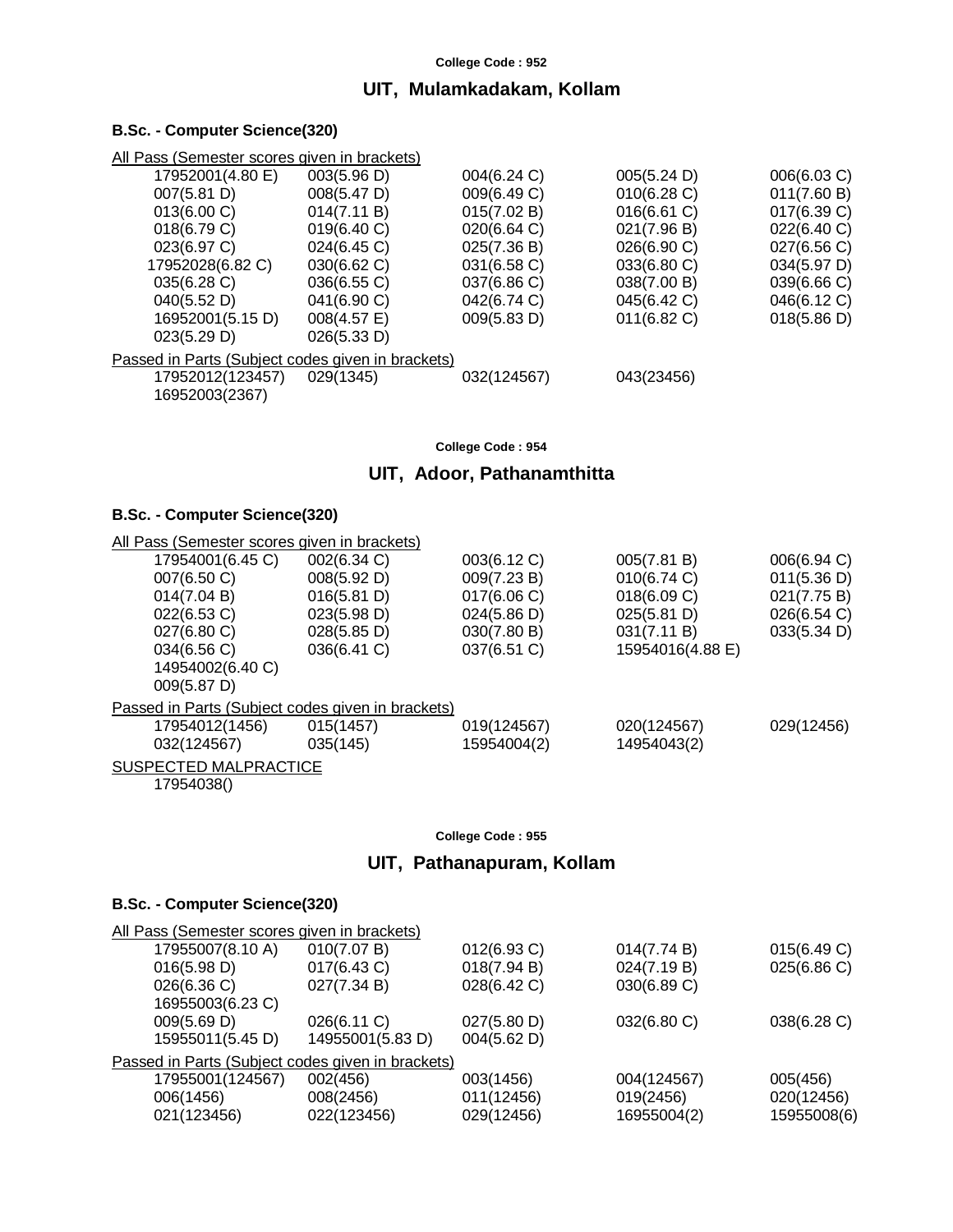# **UIT, Pirappancode, Thiruvananthapuram**

# **B.Sc. - Computer Science(320)**

| All Pass (Semester scores given in brackets)      |                       |                |             |             |
|---------------------------------------------------|-----------------------|----------------|-------------|-------------|
| 17956003(8.34 A)                                  | 004(7.10 B)           | 007(7.64 B)    | 008(6.17 C) | 010(5.25 D) |
| 011(5.55 D)                                       | 012(6.13 C)           | 013(5.54 D)    | 014(5.86 D) | 015(5.92 D) |
| 016(7.51 B)                                       | $017(8.40 \text{ A})$ | 018(5.92 D)    | 019(5.02 D) | 023(7.98 B) |
| 024(7.20 B)                                       | 025(7.14 B)           | 026(5.87 D)    | 027(6.70 C) | 028(6.07 C) |
| 029(7.53 B)                                       | 030(5.56 D)           | 031(5.57 D)    | 033(6.40 C) | 034(7.19 B) |
| 17956036(6.70 C)                                  | 038(6.16)             | $039(6.03)$ C) | 042(6.33 C) |             |
| 043(6.51 C)                                       |                       |                |             |             |
| 045(5.35 D)                                       | 046(6.26 C)           | 048(5.82 D)    | 050(5.39 D) | 052(8.26 A) |
| 16956017(4.59 E)                                  | 032(5.93 D)           | 038(4.94)      | 046(4.98 E) |             |
| 15956021(5.48 D)                                  |                       |                |             |             |
| Passed in Parts (Subject codes given in brackets) |                       |                |             |             |
| 17956001(45)                                      | 002(457)              | 005(457)       | 006(123457) | 009(123457) |
| 020(123457)                                       | 022(457)              | 032(124567)    | 035(1456)   | 037(4)      |
| 040(2467)                                         | 041(4)                | 044(1456)      | 049(1456)   | 053(1234)   |
| 14956017(7)                                       |                       |                |             |             |
| Attendance statement not received                 |                       |                |             |             |
| 16956013()                                        | 14956011()            |                |             |             |
| <b>CE</b> statement not received                  |                       |                |             |             |
| 16956054()                                        | 15956013()            |                |             |             |
| Result Announced Later                            |                       |                |             |             |
| 16956055()                                        |                       |                |             |             |
|                                                   |                       |                |             |             |

#### **College Code : 957**

# **UIT, Alappuzha, Alappuzha**

#### **B.Sc. - Computer Science(320)**

| All Pass (Semester scores given in brackets)      |                  |                  |              |             |
|---------------------------------------------------|------------------|------------------|--------------|-------------|
| 17957001(5.48 D)                                  | 002(6.62 C)      | 003(5.82 D)      | 004(8.06 A)  | 006(6.84 C) |
| 010(5.77 D)                                       | 012(5.44 D)      | 013(6.82 C)      | 014(5.62 D)  | 016(6.42 C) |
| $017(6.98)$ C)                                    | 018(5.09 D)      | 019(6.33 C)      | 020(6.07 C)  | 021(7.58 B) |
| 022(6.76 C)                                       | 023(6.31 C)      | 025(5.85 D)      | 026(6.94 C)  | 027(6.15 C) |
| 028(7.17 B)                                       | 029(5.77 D)      | 030(5.95 D)      | 031(7.52 B)  | 032(6.04 C) |
| 035(7.52 B)                                       | 036(5.34 D)      | 037(5.76 D)      | 038(5.88 D)  | 039(5.42 D) |
| 040(6.10 C)                                       | 16957009(6.06 C) | 14957008(5.12 D) | 025(6.16 C)  |             |
| Passed in Parts (Subject codes given in brackets) |                  |                  |              |             |
| 17957005(2457)                                    | 007(14567)       | 008(124567)      | 011(45)      | 015(24567)  |
| 024(145)                                          | 033(1456)        | 041(1456)        | 16957001(36) | 027(3)      |
| 033(5)                                            |                  |                  |              |             |
|                                                   |                  |                  |              |             |

#### **College Code : 958**

# **UIT, Yeroor, Kollam**

| All Pass (Semester scores given in brackets)      |                       |             |                  |                |
|---------------------------------------------------|-----------------------|-------------|------------------|----------------|
| 17958001(6.16 C)                                  | 003(6.71 C)           | 007(5.59 D) | 009(6.78 C)      | 012(5.47 D)    |
| $013(6.31)$ C)                                    | 017(5.90 D)           | 018(7.49 B) | 019(6.90 C)      | 021(6.90 C)    |
| 024(6.74 C)                                       | $025(6.30)$ C)        | 027(7.74 B) | 16958008(6.20 C) | $011(6.51)$ C) |
| 013(5.63 D)                                       | $014(5.38 \text{ D})$ | 015(5.64 D) |                  |                |
| Passed in Parts (Subject codes given in brackets) |                       |             |                  |                |
| 17958002(123457)                                  | 004(457)              | 005(234567) | 008(3567)        | 010(245)       |
| 014(3456)                                         | 015(23456)            | 016(234567) | 020(4567)        | 022(3456)      |
| 023(3456)                                         | 026(134567)           | 028(4567)   |                  |                |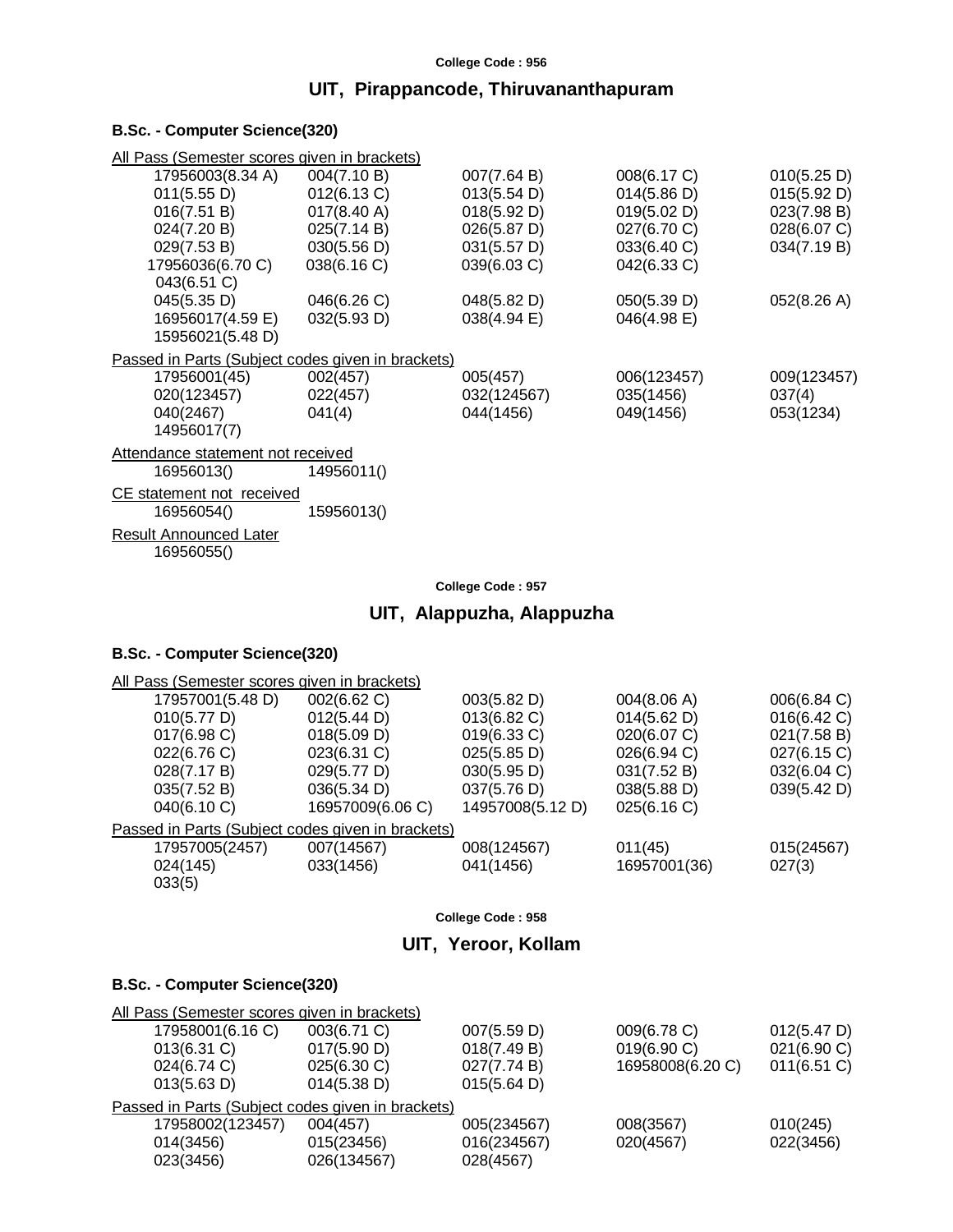# **UIT, Vellarada, Thiruvananthapuram**

#### **B.Sc. - Computer Science(320)**

| All Pass (Semester scores given in brackets)      |             |             |                  |             |
|---------------------------------------------------|-------------|-------------|------------------|-------------|
| 17967005(7.00 B)                                  | 012(6.69 C) | 022(6.72 C) | 15967013(6.79 C) |             |
| Passed in Parts (Subject codes given in brackets) |             |             |                  |             |
| 17967002(456)                                     | 003(6)      | 004(124567) | 006(124567)      | 007(124567) |
| 010(24567)                                        | 011(4567)   | 013(24567)  | 014(2567)        | 015(24567)  |
| 016(124567)                                       | 018(4567)   | 019(5)      | 023(124567)      | 024(124567) |
| 025(124567)                                       | 026(457)    | 027(1567)   | 029(567)         | 031(5)      |
| 16967016(6)                                       |             |             |                  |             |
|                                                   |             |             |                  |             |

#### **College Code : 985**

# **UIT, Azhoor, Chirayinkeezh, Thiruvananthapuram**

#### **B.Sc. - Computer Science(320)**

| All Pass (Semester scores given in brackets)      |             |             |                |                |
|---------------------------------------------------|-------------|-------------|----------------|----------------|
| 17985003(6.22 C)                                  | 011(5.62 D) | 015(7.13 B) | 016(7.52 B)    | $017(6.23)$ C) |
| 019(7.20 B)                                       | 020(7.32 B) | 021(6.02 C) | $022(6.21)$ C) |                |
| Passed in Parts (Subject codes given in brackets) |             |             |                |                |
| 17985001(13456)                                   | 002(45)     | 004(12456)  | 005(1345)      | 006(13456)     |
| 007(123456)                                       | 008(1456)   | 010(1345)   | 012(134567)    | 018(145)       |
| 023(1345)                                         |             |             |                |                |

**College Code : 986**

# **UIT, Ittiva,Charuparambu,Chadayamangalam, Kollam**

#### **B.Sc. - Computer Science(320)**

| All Pass (Semester scores given in brackets) |             |                       |
|----------------------------------------------|-------------|-----------------------|
| 17986001(6.85 C)                             | 002(7.13 B) | $003(8.35 \text{ A})$ |

**College Code : 989**

# **UIT, Aruvikkara, Thiruvananthapuram**

| $004(6.53)$ C) | 005(6.35 C)                                  | 011(7.46 B)                                       | 015(7.34 B) |
|----------------|----------------------------------------------|---------------------------------------------------|-------------|
| 018(7.30 B)    |                                              |                                                   |             |
|                |                                              |                                                   |             |
| 003(13457)     | 007(34567)                                   | 008(345)                                          | 009(345)    |
| 013(345)       | 014(3457)                                    | 019(23457)                                        |             |
|                | All Pass (Semester scores given in brackets) | Passed in Parts (Subject codes given in brackets) |             |